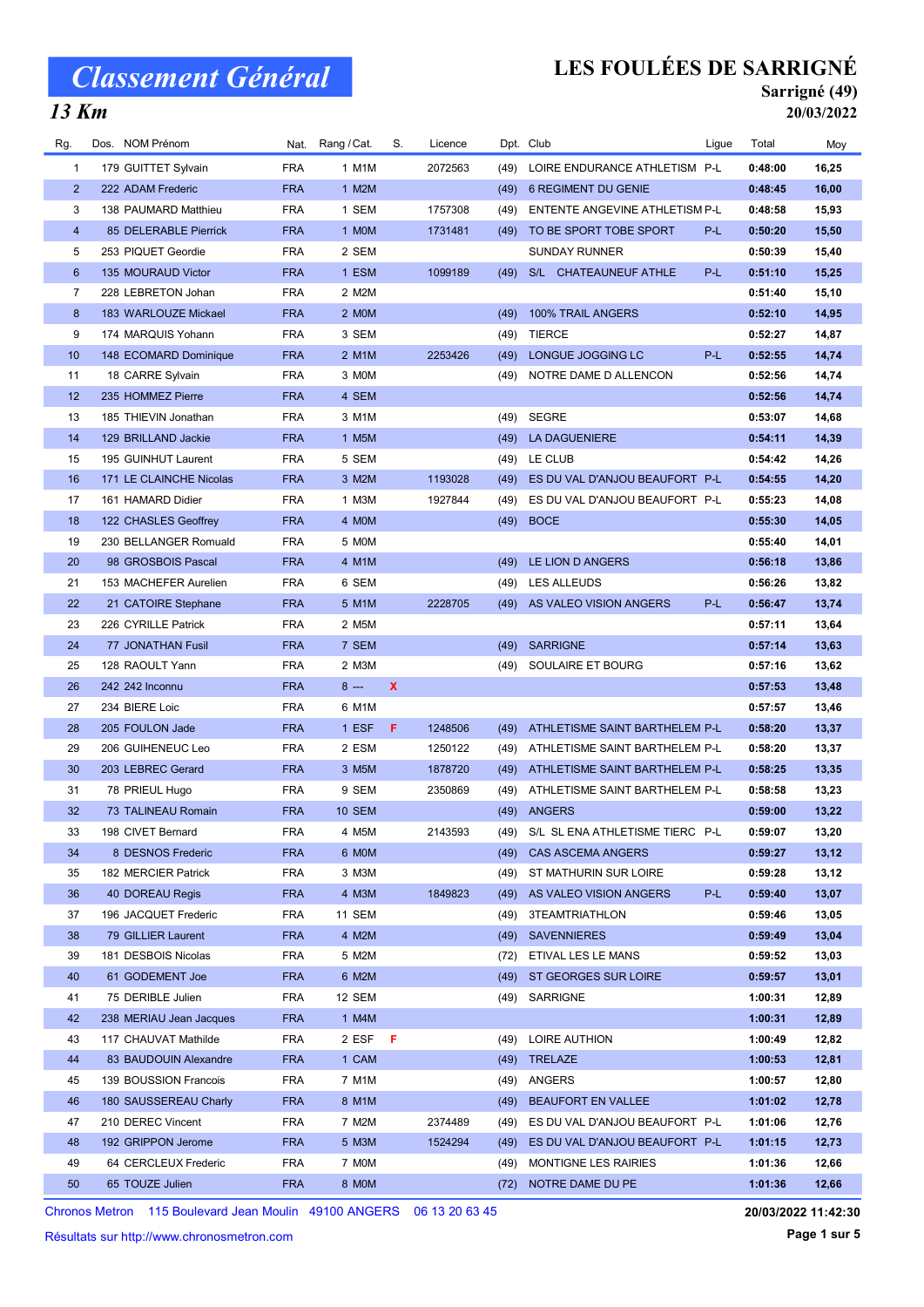## $\overline{13 \text{ Km}}$

## LES FOULÉES DE SARRIGNÉ

### Sarrigné (49) 20/03/2022

| Rg. | Dos. NOM Prénom        |            | Nat. Rang / Cat. | S. | Licence |      | Dpt. Club                           | Ligue | Total   | Moy   |
|-----|------------------------|------------|------------------|----|---------|------|-------------------------------------|-------|---------|-------|
| 51  | 3 PEIGNER Laurent      | <b>FRA</b> | 13 SEM           |    |         |      | (49) LA MEIGNANNE                   |       | 1:01:38 | 12,66 |
| 52  | 227 TOUCHET Stephane   | <b>FRA</b> | 6 M3M            |    |         |      |                                     |       | 1:01:42 | 12,64 |
| 53  | 229 JAUMOTTE Willy     | <b>FRA</b> | 9 M1M            |    |         |      |                                     |       | 1:01:43 | 12,64 |
| 54  | 93 MURZEAU Florian     | <b>FRA</b> | 9 MOM            |    |         |      | (72) CHAMPAGNE                      |       | 1:01:58 | 12,59 |
| 55  | 233 LE BAIL Julien     | <b>FRA</b> | <b>10 MOM</b>    |    |         |      |                                     |       | 1:02:16 | 12,53 |
| 56  | 236 ROLE Fabien        | <b>FRA</b> | 14 --M           |    |         |      |                                     |       | 1:02:17 | 12,52 |
| 57  | 177 FOULON Sebastien   | <b>FRA</b> | 8 M2M            |    |         | (49) | <b>SARRIGNE</b>                     |       | 1:02:28 | 12,49 |
| 58  | 160 DAVID Clemence     | <b>FRA</b> | 1 JUF            | F. |         | (49) | <b>BRAIN SUR L AUTHION</b>          |       | 1:02:43 | 12,44 |
| 59  | 121 GAUGAIN Nicolas    | <b>FRA</b> | 11 M0M           |    |         | (49) | <b>BAUNE</b>                        |       | 1:03:00 | 12,38 |
| 60  | 207 GIRARD Quentin     | <b>FRA</b> | 15 SEM           |    |         | (49) | ANGERS                              |       | 1:03:21 | 12,31 |
| 61  | 209 GAUDIN Tanguy      | <b>FRA</b> | 16 SEM           |    |         | (49) | ANGERS                              |       | 1:03:22 | 12,31 |
| 62  | 141 PEHU Christine     | <b>FRA</b> | 1 M1F            | F  |         | (49) | SARRIGNE                            |       | 1:03:34 | 12,27 |
| 63  | 74 MORIN Clement       | <b>FRA</b> | 17 SEM           |    |         | (49) | <b>CHALONNES</b>                    |       | 1:04:13 | 12,15 |
| 64  | 155 MHEDDEBI Amel      | <b>FRA</b> | 1 M2F            | F  | 2238258 | (49) | ATHLETISME SAINT BARTHELEM P-L      |       | 1:04:24 | 12,11 |
| 65  | 90 GREZ Nicolas        | <b>FRA</b> | 9 M2M            |    |         |      | (49) LES PONTS DE CE                |       | 1:04:29 | 12,10 |
| 66  | 221 NAULEAU Fabien     | <b>FRA</b> | 18 SEM           |    |         | (49) | TRELAZE                             |       | 1:04:32 | 12,09 |
| 67  | 218 LACIRE Ophelie     | <b>FRA</b> | 2 M1F            | F. |         | (49) | SEICHES SUR LE LOIR                 |       | 1:04:38 | 12,07 |
| 68  | 71 GEORGET Emmanuelle  | <b>FRA</b> | 1 SEF            | F  | 1320817 | (49) | ATHLETISME SAINT BARTHELEM P-L      |       | 1:04:41 | 12,06 |
| 69  | 54 CABART Alexandre    | <b>FRA</b> | 10 M1M           |    |         | (49) | <b>MONTREUIL JUIGNE</b>             |       | 1:04:44 | 12,05 |
| 70  | 163 PERROCHEAU Pierre  | <b>FRA</b> | 7 M3M            |    |         | (49) | ANGERS                              |       | 1:04:59 | 12,00 |
| 71  | 213 PUISSANT Fabien    | <b>FRA</b> | 5 M5M            |    | 1219172 | (49) | AS SAINT-SYLVAIN D'ANJOU            | P-L   | 1:05:19 | 11,94 |
| 72  | 45 REVERDY Valerie     | <b>FRA</b> | 1 M3F            | F  |         | (49) | <b>ANGERS</b>                       |       | 1:06:00 | 11,82 |
| 73  | 224 SAILLARD Jimmy     | <b>FRA</b> | 11 M1M           |    |         | (49) | <b>MAZE MILON</b>                   |       | 1:06:06 | 11,80 |
| 74  | 126 SABLE Antoine      | <b>FRA</b> | 19 SEM           |    |         |      | (49) PLESSIS MACE                   |       | 1:06:33 | 11,72 |
| 75  | 105 BESNIER Alexandre  | <b>FRA</b> | 12 M1M           |    |         | (49) | ANGERS                              |       | 1:06:40 | 11,70 |
| 76  | 165 VENTELOU Cyril     | <b>FRA</b> | 13 M1M           |    |         | (49) | SEICHES SUR LE LOIR                 |       | 1:06:53 | 11,66 |
| 77  | 106 MOREAU Francois    | <b>FRA</b> | <b>12 MOM</b>    |    |         | (72) | <b>SAINT CORNEILLE</b>              |       | 1:06:54 | 11,66 |
| 78  | 125 MORIN Pierre Yves  | <b>FRA</b> | 2 M4M            |    | 1772144 | (49) | ATHLETISME SAINT BARTHELEM P-L      |       | 1:07:12 | 11,61 |
| 79  | 216 ALLORY Stephane    | <b>FRA</b> | 8 M3M            |    |         | (49) | AS PONTS DE CE RUN COTRAIL          |       | 1:07:31 | 11,55 |
| 80  | 136 PICCO Maxime       | <b>FRA</b> | 13 M0M           |    |         | (49) | <b>SARRIGNE</b>                     |       | 1:07:41 | 11,52 |
| 81  | 127 PELLAY Caroline    | <b>FRA</b> | 2 M2F            | F. |         | (49) | ANGERS                              |       | 1:07:43 | 11,52 |
| 82  | 69 RICHERT Franck      | <b>FRA</b> | 20 SEM           |    |         |      | (49) ANGERS                         |       | 1:07:55 | 11,49 |
| 83  | 6 DAVIAUD Sebastien    | <b>FRA</b> | 14 M0M           |    |         |      | (49) ROCHEFORT SUR LOIRE            |       | 1:08:03 | 11,46 |
| 84  | 214 BESSON Nicolas     | FRA        | 1 JUM            |    |         | (49) | SARRIGNE                            |       | 1:08:04 | 11,46 |
| 85  | 81 FOUQUET Julie       | <b>FRA</b> | 1 MOF            | F. |         | (49) | ANGERS                              |       | 1:08:11 | 11,44 |
| 86  | 27 METAYER Myriam      | <b>FRA</b> | 1 M6F            | F  |         | (49) | <b>DENEE</b>                        |       | 1:08:17 | 11,42 |
| 87  | 118 CHAUVAT Xavier     | <b>FRA</b> | 9 M3M            |    | 2347949 |      | (49) ATHLETISME SAINT BARTHELEM P-L |       | 1:08:35 | 11,37 |
| 88  | 241 241 Inconnu        | FRA        | 21 ---           | X  |         |      |                                     |       | 1:09:01 | 11,30 |
| 89  | 86 BONICEL Philippe    | <b>FRA</b> | 3 M4M            |    |         |      | (49) AVRILLE                        |       | 1:09:02 | 11,30 |
| 90  | 176 BUFFARD Jacki      | <b>FRA</b> | 1 M7M            |    |         | (49) | <b>CHALONNES SUR LOIRE</b>          |       | 1:09:02 | 11,30 |
| 91  | 173 DELANOUE Mathieu   | <b>FRA</b> | <b>15 MOM</b>    |    |         |      | (49) ANGERS                         |       | 1:09:03 | 11,30 |
| 92  | 58 EBENER Edouard      | FRA        | 10 M3M           |    | 191037  |      | (49) ES DU VAL D'ANJOU BEAUFORT P-L |       | 1:09:07 | 11,29 |
| 93  | 88 HAMARD Eric         | <b>FRA</b> | 4 M4M            |    |         |      | $(49)$ MAZE                         |       | 1:09:08 | 11,28 |
| 94  | 9 GORISSE Nicolas      | FRA        | 6 M5M            |    | 1611770 | (49) | ES DU VAL D'ANJOU BEAUFORT P-L      |       | 1:09:20 | 11,25 |
| 95  | 76 COUBARD David       | <b>FRA</b> | 11 M3M           |    |         | (49) | <b>BRION</b>                        |       | 1:09:28 | 11,23 |
| 96  | 24 VALLAT Catherine    | FRA        | 2 M3F            | F  | 1932930 | (49) | AS VALEO VISION ANGERS              | P-L   | 1:09:38 | 11,20 |
| 97  | 170 ABELLARD Philippe  | <b>FRA</b> | 7 M5M            |    |         | (49) | LE PLESSIS GRAMMOIRE                |       | 1:09:44 | 11,19 |
| 98  | 59 CASSIN Frederic     | FRA        | 12 M3M           |    | 1192790 |      | (49) ES DU VAL D'ANJOU BEAUFORT P-L |       | 1:09:48 | 11,18 |
| 99  | 231 DEANOHADE Philippe | <b>FRA</b> | 10 M2M           |    |         |      |                                     |       | 1:09:49 | 11,17 |
| 100 | 114 MENARD Rene        | FRA        | 8 M5M            |    | 1765696 |      | (49) AS MARTIGNE-BRIAND             | P-L   | 1:10:02 | 11,14 |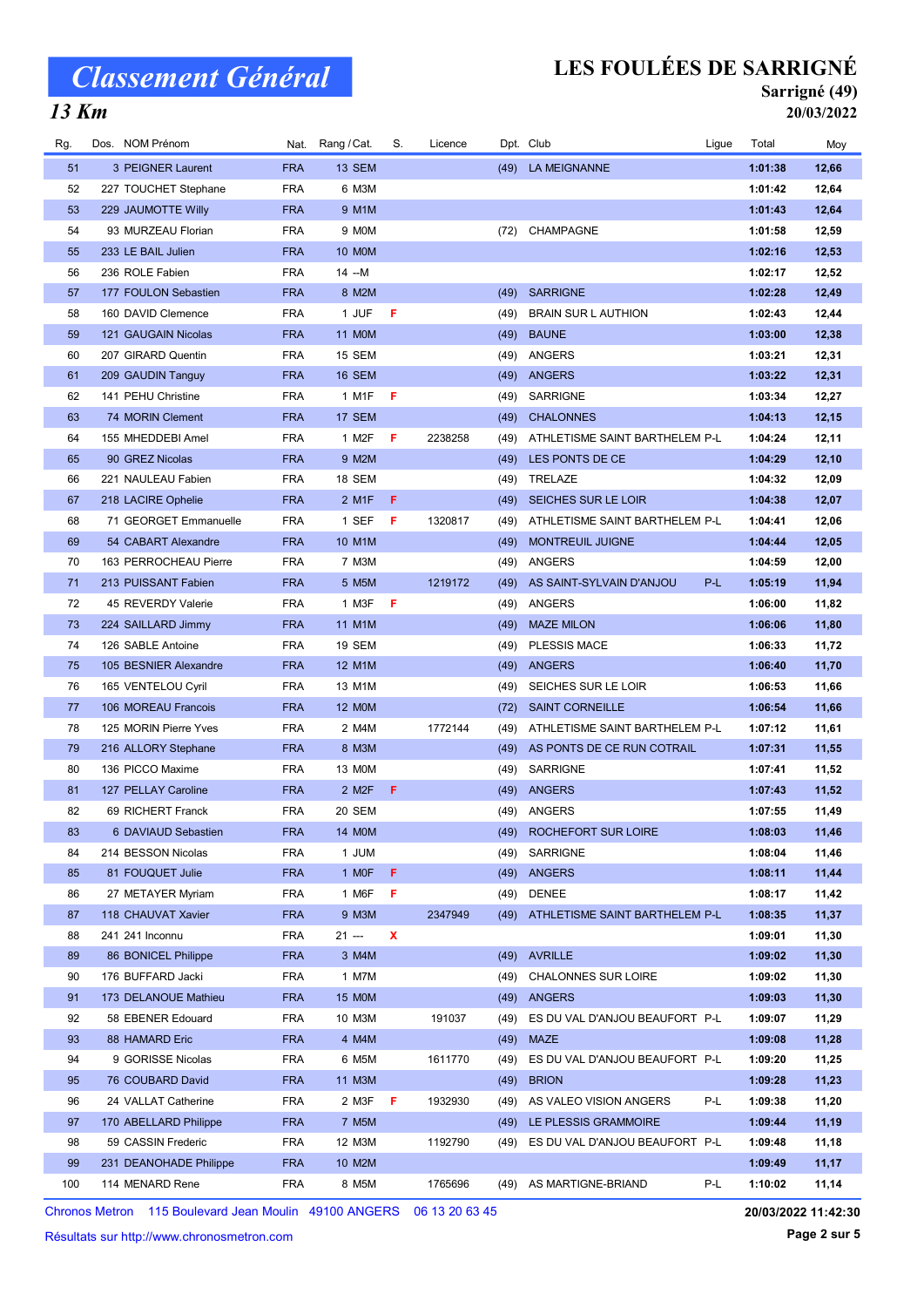## $\overline{13 \text{ Km}}$

# LES FOULÉES DE SARRIGNÉ

### Sarrigné (49) 20/03/2022

| Rg.        | Dos. NOM Prénom                            | Nat.                     | Rang / Cat.              | S.  | Licence  |      | Dpt. Club                                                        | Ligue | Total   | Moy            |
|------------|--------------------------------------------|--------------------------|--------------------------|-----|----------|------|------------------------------------------------------------------|-------|---------|----------------|
| 101        | 193 VAILLANT Agnes                         | <b>FRA</b>               | 3 M3F                    | F.  | 2389134  | (49) | CA DU PAYS SAUMUROIS *                                           | P-L   | 1:10:15 | 11,10          |
| 102        | 57 LACOMME Benoit                          | <b>FRA</b>               | 13 M3M                   |     | 1949344  | (92) | S/L ANTONY ATHLETISME 92                                         | I-F   | 1:10:20 | 11,09          |
| 103        | 49 MANCEAU Estelle                         | <b>FRA</b>               | 2 MOF                    | F   | 40054854 | (49) | ASPTT ANGERS ASPTT ANGERS P-L                                    |       | 1:10:28 | 11,07          |
| 104        | 72 LAMBIN Mickael                          | <b>FRA</b>               | 11 M2M                   |     |          | (49) | <b>BRAIN SUR L AUTHION</b>                                       |       | 1:10:51 | 11,01          |
| 105        | 124 GAULTIER Benjamin                      | <b>FRA</b>               | 22 SEM                   |     |          | (49) | SAINT BARTHELEMY D ANJOU                                         |       | 1:10:54 | 11,00          |
| 106        | 223 BLONDEAU Pierre                        | <b>FRA</b>               | 14 M1M                   |     | 1856690  | (49) | LONGUE JOGGING LC                                                | P-L   | 1:10:58 | 10,99          |
| 107        | 10 BEDOUET Joseph                          | <b>FRA</b>               | 1 M8M                    |     | 1171120  | (49) | CHALONNES OLYMPIQUE SPOR P-L                                     |       | 1:11:03 | 10,98          |
| 108        | 232 PICHOT Patricia                        | <b>FRA</b>               | 4 M3F                    | -F  |          | (49) | ATHLETISME SAINT BARTHELEM P-L                                   |       | 1:11:03 | 10,98          |
| 109        | 101 LE BERRE Eric                          | <b>FRA</b>               | 14 M3M                   |     |          | (49) | ANDARD                                                           |       | 1:11:04 | 10,98          |
| 110        | 67 NICOLO Annick                           | <b>FRA</b>               | 5 M3F                    | - F |          | (49) | <b>LOIRE AUTHION</b>                                             |       | 1:11:08 | 10,97          |
| 111        | 115 ROUILLERE Patrick                      | <b>FRA</b>               | 1 M6M                    |     | 1219636  | (49) | USA CAISSE DES DEPOTS (ANG P-L                                   |       | 1:11:09 | 10,96          |
| 112        | 113 SEILLERY Aurelien                      | <b>FRA</b>               | 23 SEM                   |     |          | (49) | LOIRE ENDURANCE ATHLETISM P-L                                    |       | 1:11:13 | 10,95          |
| 113        | 107 BOURGEAIS Julien                       | <b>FRA</b>               | <b>16 MOM</b>            |     |          | (49) | MEMBROLLE SUR LONGUENEE                                          |       | 1:11:14 | 10,95          |
| 114        | 95 FABRY Cecile                            | <b>FRA</b>               | 3 M1F                    | -F  | 2391406  | (49) | ATHLETISME SAINT BARTHELEM P-L                                   |       | 1:11:17 | 10,94          |
| 115        | 175 ASSELAIN Yves Claude                   | <b>FRA</b>               | 9 M5M                    |     |          | (49) | <b>VARRAINS</b>                                                  |       | 1:11:24 | 10,92          |
| 116        | 204 CIMIER Frederic                        | <b>FRA</b>               | 15 M3M                   |     | 1761114  | (49) | AS SAINT-SYLVAIN D'ANJOU                                         | P-L   | 1:11:39 | 10,89          |
| 117        | 144 PINARD Manuel                          | <b>FRA</b>               | <b>17 MOM</b>            |     |          | (49) | PLANETE RANDO                                                    |       | 1:11:41 | 10,88          |
| 118        | 20 BRUNET Audrey                           | <b>FRA</b>               | 3 MOF                    | - F |          | (49) | LE PLESSIS GRAMMOIRE                                             |       | 1:11:45 | 10,87          |
| 119        | 200 FORTANNIER Guillaume                   | <b>FRA</b>               | 15 M1M                   |     | 2346373  | (49) | AS SAINT-SYLVAIN D'ANJOU                                         | P-L   | 1:11:46 | 10,87          |
| 120        | 28 MARGALE Nicolas                         | <b>FRA</b>               | 16 M3M                   |     | 2307477  | (49) | ES DU VAL D'ANJOU BEAUFORT P-L                                   |       | 1:11:51 | 10,85          |
| 121        | 29 MARGALE Helene                          | <b>FRA</b>               | 4 M2F                    | F   |          | (49) | <b>CORNE</b>                                                     |       | 1:11:52 | 10,85          |
| 122        | 154 MARGALE Beatrice                       | <b>FRA</b>               | 3 M2F                    | F   |          | (49) | <b>FONTAINE MILON</b>                                            |       | 1:11:52 | 10,85          |
| 123        | 97 MOUSSU Eric                             | <b>FRA</b>               | 5 M4M                    |     | 861552   | (49) | AS SAINT-SYLVAIN D'ANJOU                                         | P-L   | 1:11:54 | 10,85          |
| 124        | 14 CHAUVIGNE Pauline                       | <b>FRA</b>               | 2 SEF                    | F   | 1762048  |      |                                                                  |       | 1:11:55 |                |
| 125        | 62 ROQUEPLAN Hermine                       | <b>FRA</b>               | 5 M2F                    | F   | 1558476  | (49) | ATHLETISME SAINT BARTHELEM P-L<br>SPORTS ET LOISIRS ENVIRONN P-L |       |         | 10,84<br>10,84 |
|            |                                            | <b>FRA</b>               | 4 MOF                    | F   |          | (49) |                                                                  |       | 1:11:56 |                |
| 126        | 80 NUSSBAUM Delphine                       |                          |                          |     | 679183   | (49) | S/L M J ATHLETISME                                               | P-L   | 1:12:01 | 10,83          |
| 127<br>128 | 35 LEPINAY Romain                          | <b>FRA</b><br><b>FRA</b> | 16 M1M<br>6 M4M          |     |          | (49) | <b>BAUNE</b>                                                     |       | 1:12:03 | 10,83          |
| 129        | 172 PERRON Thierry                         | <b>FRA</b>               |                          |     | 1847263  | (49) | SPORTING CLUB BEAUCOUZE                                          |       | 1:12:10 | 10,81          |
| 130        | 186 CRUBLEAU Damien<br>211 LEPODER Estelle | <b>FRA</b>               | 17 M1M<br>6 M2F          | F   | 2374483  | (49) | <b>SARRIGNE</b>                                                  |       | 1:12:12 | 10,80          |
| 131        |                                            | <b>FRA</b>               | 4 M1F                    | -F. |          | (49) | ES DU VAL D'ANJOU BEAUFORT P-L                                   |       | 1:12:15 | 10,80          |
|            | 19 JEANNETEAU Pauline<br>178 GIRARD Alain  |                          |                          |     |          | (49) | <b>ECOUFLANT</b>                                                 |       | 1:12:17 | 10,79          |
| 132        |                                            | <b>FRA</b><br><b>FRA</b> | 10 M5M                   |     |          | (49) | LES GARENNES SUR LOIRE                                           |       | 1:12:18 | 10,79          |
| 133        | 189 LEBRETON Katia                         |                          | $7$ M <sub>2</sub> F $F$ |     |          |      | (49) LOIRE AUTHION                                               |       | 1:12:25 | 10,77          |
| 134        | 48 MAUXION Sebastien                       | <b>FRA</b>               | 18 M1M                   |     |          | (49) | <b>INGRANDES SUR LOIRE</b>                                       |       | 1:12:29 | 10,76          |
| 135        | 42 CHOTARD Yohan                           | <b>FRA</b>               | 18 MOM                   |     |          | (53) | <b>BREE</b>                                                      |       | 1:12:30 | 10,76          |
| 136        | 110 GRIGNARD Jean Marie                    | <b>FRA</b>               | 2 M6M                    |     |          |      | (49) AVRILLE                                                     |       | 1:12:49 | 10,71          |
| 137<br>138 | 119 PESQUET Pesquet                        | <b>FRA</b>               | 11 M5M                   |     | 730268   | (49) | AS SAINT-SYLVAIN D'ANJOU                                         | P-L   | 1:12:50 | 10,71          |
|            | 34 BERTHAULT Jade                          | <b>FRA</b>               | 3 ESF F                  |     |          | (49) | RIVES DU LOIR EN ANJOU                                           |       | 1:12:58 | 10,69          |
| 139        | 38 SAVREUX Louis                           | <b>FRA</b>               | 24 SEM                   |     |          | (49) | <b>ECOUFLANT</b>                                                 |       | 1:12:59 | 10,69          |
| 140        | 39 MORANT Nolwenn                          | <b>FRA</b>               | 3 SEF F                  |     |          | (49) | <b>ECOUFLANT</b>                                                 |       | 1:12:59 | 10,69          |
| 141        | 169 RAIMBAULT Philippe                     | <b>FRA</b>               | 17 M3M                   |     |          | (49) | <b>CHALONNES SUR LOIRE</b>                                       |       | 1:13:13 | 10,65          |
| 142        | 132 QUERE Christophe                       | <b>FRA</b>               | 12 M2M                   |     |          | (49) | ST MARTIN D ARCE                                                 |       | 1:13:21 | 10,63          |
| 143        | 55 BAUD Kathleen                           | <b>FRA</b>               | 6 M3F                    | -F  | 1766896  | (92) | S/L ANTONY ATHLETISME 92                                         | I-F   | 1:13:26 | 10,62          |
| 144        | 92 HERGUE Ombeline                         | <b>FRA</b>               | 5 M1F                    | F   |          | (49) | ANGERS                                                           |       | 1:13:39 | 10,59          |
| 145        | 191 CHESNEAU Fabrice                       | <b>FRA</b>               | 18 M3M                   |     |          | (49) | <b>SARRIGNE</b>                                                  |       | 1:13:44 | 10,58          |
| 146        | 99 FOIN Sebastien                          | <b>FRA</b>               | 13 M2M                   |     |          | (49) | SOUCELLES                                                        |       | 1:13:46 | 10,57          |
| 147        | 142 PEIGNE Christian                       | <b>FRA</b>               | 12 M5M                   |     | 987096   | (49) | S/L GAZELEC ANGERS                                               | P-L   | 1:13:48 | 10,57          |
| 148        | 4 LELIEVRE Aline                           | <b>FRA</b>               | 6 M1F                    | F   | 1824091  | (49) | S/L M J ATHLETISME                                               | P-L   | 1:13:52 | 10,56          |
| 149        | 17 BONNEAU Valerie                         | <b>FRA</b>               | 7 M3F                    | -F  | 1558996  | (49) | ATHLETISME SAINT BARTHELEM P-L                                   |       | 1:14:59 | 10,40          |
| 150        | 89 GABILLARD Aline                         | <b>FRA</b>               | 7 M1F                    | - F | 2163801  | (49) | ATHLETISME SAINT BARTHELEM P-L                                   |       | 1:14:59 | 10,40          |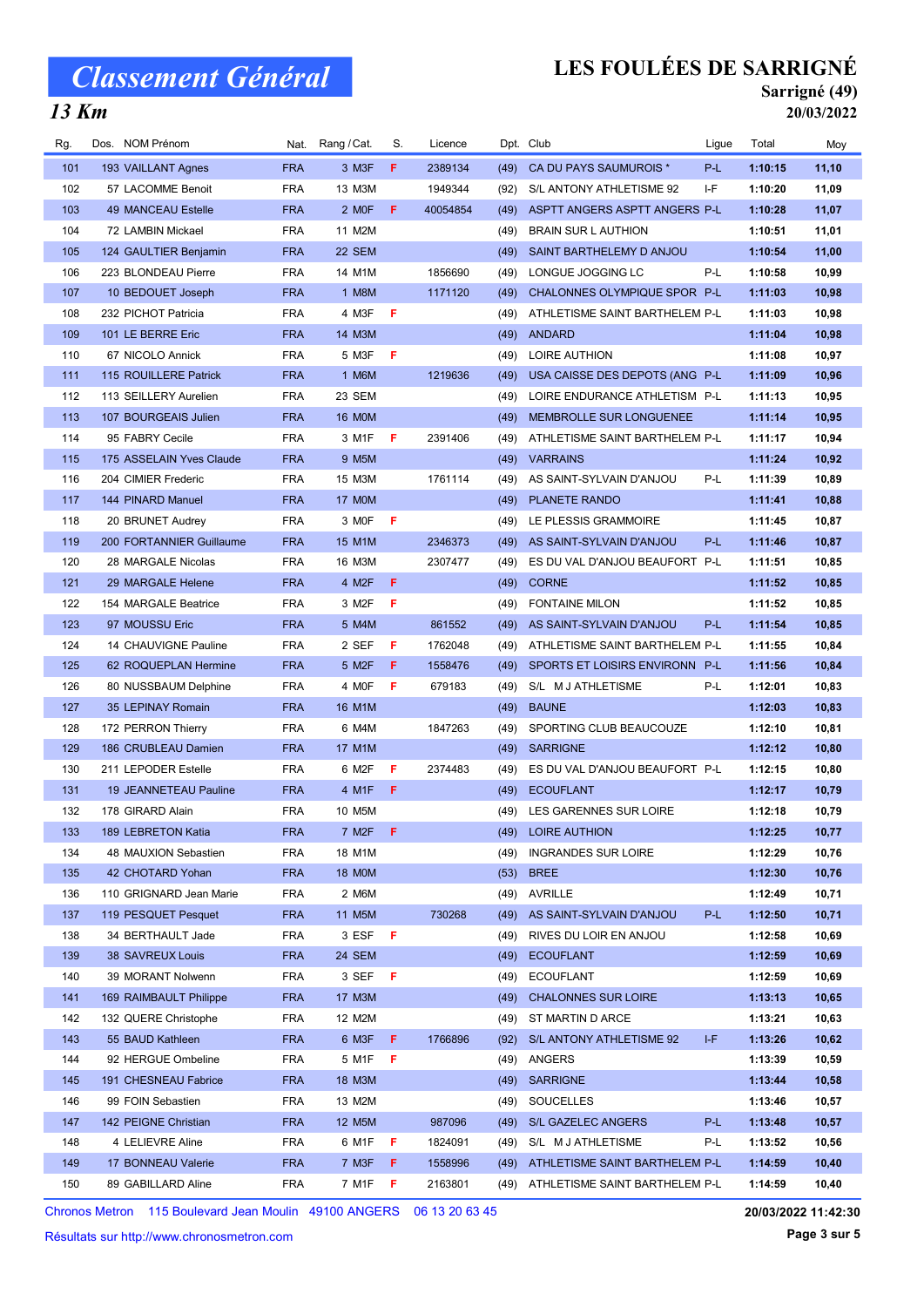# Classement Général

### $\overline{13 \text{ Km}}$

# LES FOULÉES DE SARRIGNÉ

### Sarrigné (49) 20/03/2022

| Rg.        | Dos. NOM Prénom                                          | Nat.       | Rang / Cat.        | S.  | Licence |      | Dpt. Club                                          | Ligue | Total              | Moy   |
|------------|----------------------------------------------------------|------------|--------------------|-----|---------|------|----------------------------------------------------|-------|--------------------|-------|
| 151        | 143 CHOQUE Manuela                                       | <b>FRA</b> | 8 M3F              | F.  | 1867714 | (49) | ATHLETISME SAINT BARTHELEM P-L                     |       | 1:14:59            | 10,40 |
| 152        | 244 GABRIEL Frederick                                    | <b>FRA</b> | 19 M1M             |     |         |      |                                                    |       | 1:15:08            | 10,38 |
| 153        | 8 995 CLEMOT Olivier                                     | <b>FRA</b> | 20 M1M             |     |         | (49) | <b>AVRILLE</b>                                     |       | 1:15:29            | 10,33 |
| 154        | 199 GUYARD Stephane                                      | <b>FRA</b> | 21 M1M             |     |         | (49) | <b>CHOLET</b>                                      |       | 1:15:30            | 10,33 |
| 155        | 140 BRIAVOINE Sebastien                                  | <b>FRA</b> | 14 M2M             |     |         | (49) | <b>SARRIGNE</b>                                    |       | 1:15:31            | 10,33 |
| 156        | 147 DUBUISSON Stephane                                   | <b>FRA</b> | 19 M3M             |     |         | (49) | ANGERS                                             |       | 1:15:33            | 10,32 |
| 157        | 44 LE GAL Guy                                            | <b>FRA</b> | 3 M6M              |     | 809635  | (49) | <b>LES FOULEES AVRILLAISES</b>                     | P-L   | 1:15:41            | 10,31 |
| 158        | 33 BERTHAULT David                                       | <b>FRA</b> | 15 M2M             |     |         | (49) | RIVES DU LOIR EN ANJOU                             |       | 1:16:03            | 10,26 |
| 159        | 158 BODUSSEAU Sebastien                                  | <b>FRA</b> | 16 M2M             |     |         | (49) | <b>SARRIGNE</b>                                    |       | 1:16:17            | 10,22 |
| 160        | 220 BOURDEAU Christele                                   | <b>FRA</b> | 8 M1F              | Æ   |         | (49) | <b>ANGERS</b>                                      |       | 1:16:28            | 10,20 |
| 161        | 5 MEHU Virginie                                          | <b>FRA</b> | 8 M2F              | F   | 1862685 | (49) | ATHLETISME SAINT BARTHELEM P-L                     |       | 1:16:28            | 10,20 |
| 162        | 208 BARANGER Bruno                                       | <b>FRA</b> | 13 M5M             |     | 748960  | (49) | AS SAINT-SYLVAIN D'ANJOU                           | P-L   | 1:16:57            | 10,14 |
| 163        | 103 TESSIER Nadege                                       | <b>FRA</b> | 9 M2F              | F   |         | (92) | <b>BOIS COLOMBES</b>                               |       | 1:17:00            | 10,13 |
| 164        | 94 MASSE Virginie                                        | <b>FRA</b> | 10 M2F             | F   |         | (92) | <b>COURBEVOIE</b>                                  |       | 1:17:00            | 10,13 |
| 165        | 130 GOURICHON Jerome                                     | <b>FRA</b> | 22 M1M             |     |         | (49) | <b>SERMAISE</b>                                    |       | 1:17:03            | 10,12 |
| 166        | 164 CHARRON Alex                                         | <b>FRA</b> | 14 M5M             |     | 682716  | (49) | AS SAINT-SYLVAIN D'ANJOU                           | P-L   | 1:17:23            | 10,08 |
| 167        | 212 MARCHAND Alexis                                      | <b>FRA</b> | 25 SEM             |     |         | (49) | SAINT BARTHELEMY D?ANJOU                           |       | 1:17:47            | 10,03 |
| 168        | 37 SANUDO Aurelie                                        | <b>FRA</b> | 11 M2F             | F   |         | (49) | <b>BAUNE</b>                                       |       | 1:17:49            | 10,02 |
| 169        | 22 LAMISSE Stephanie                                     | <b>FRA</b> | 9 M3F              | F   |         | (49) | LES GAZELLES DE L AUTHION                          |       | 1:17:53            | 10,01 |
| 170        | 120 DOUSSIN Sabrina                                      | <b>FRA</b> | 9 M1F              | F   |         | (49) | ST BARTHELEMY D ANJOU                              |       | 1:17:54            | 10,01 |
| 171        | 109 BICREL Valerie                                       | <b>FRA</b> | 10 M3F             | F   |         | (49) | ST BARTHELEMY D ANJOU                              |       | 1:17:54            | 10,01 |
| 172        | 7 COLOMBIER Julien                                       | <b>FRA</b> | 23 M1M             |     |         | (49) | LA POSSONNIERE                                     |       | 1:17:56            | 10,01 |
| 173        | 66 CORNEC Valerie                                        | <b>FRA</b> | 11 M3F             | F.  |         | (49) | <b>LOIRE AUTHION</b>                               |       | 1:18:01            | 10,00 |
| 174        | 31 CREZE Jerome                                          | <b>FRA</b> | 17 M2M             |     |         | (49) | <b>BOUCHEMAINE</b>                                 |       | 1:18:02            | 9,99  |
| 175        | 32 LE GUERN Philippe                                     | <b>FRA</b> | 20 M3M             |     |         | (49) | <b>MURS ERIGNE</b>                                 |       | 1:18:02            | 9,99  |
| 176        | 102 TROTTIER Olivier                                     | <b>FRA</b> | 21 M3M             |     |         | (49) | ST GEORGES SUR LOIRE                               |       | 1:18:04            | 9,99  |
| 177        | 47 ALLAIN Brigitte                                       | <b>FRA</b> | 2 M6F              | F.  | 1776342 | (49) | LES FOULEES AVRILLAISES                            | P-L   | 1:18:07            | 9,98  |
| 178        | 91 RABERGEAU Alain                                       | <b>FRA</b> | 7 M4M              |     | 1718556 | (49) | LES FOULEES AVRILLAISES                            | P-L   | 1:18:07            | 9,98  |
| 179        | 70 GEORGET Fabienne                                      | <b>FRA</b> | 12 M3F             | F.  | 1417187 | (49) | ATHLETISME SAINT BARTHELEM P-L                     |       | 1:18:08            | 9,98  |
| 180        | 96 PIRON Stephane                                        | <b>FRA</b> | 18 M2M             |     |         | (49) | LE PLESSIS GRAMMOIRE                               |       | 1:18:14            | 9,97  |
| 181        | 166 DEFAIS Regis                                         | <b>FRA</b> | 22 M3M             |     |         | (49) | CORZE                                              |       | 1:18:16            | 9,97  |
| 182        | 36 LEPINAY Mathilde                                      | <b>FRA</b> | 5 MOF              | -F. |         | (49) | LOIRE AUTHION                                      |       | 1:18:16            | 9,97  |
| 183        | 150 DIENG Djibril                                        | <b>FRA</b> | 19 M0M             |     | 2095019 |      | (49) S/L GAZELEC ANGERS                            | P-L   | 1:18:23            | 9,95  |
| 184        | 219 ROGER Denis                                          | <b>FRA</b> | 15 M5M             |     |         | (49) | <b>BOCE</b>                                        |       | 1:18:31            | 9,93  |
| 185        | 23 DOISNEAU Dominique                                    | <b>FRA</b> | 13 M3F             | F.  |         | (49) | LES GAZELLES DE L AUTHION                          |       | 1:18:39            | 9,92  |
| 186        | 112 PRISSET Christine                                    | <b>FRA</b> | 1 M4F              | F.  |         | (49) | ANGERS                                             |       | 1:18:41            | 9,91  |
| 187        | 26 TIROT Bruno                                           | <b>FRA</b> | 23 M3M             |     |         | (49) | <b>CORNE</b>                                       |       | 1:19:01            | 9,87  |
| 188        | 15 HARDOUIN Stephanie                                    | <b>FRA</b> | 12 M2F             | F   |         | (49) | <b>BAUGE EN ANJOU</b>                              |       | 1:19:17            | 9,84  |
| 189        | 84 BARBEAU Brigitte                                      | <b>FRA</b> | 2 M4F              | F.  |         | (49) | <b>MOZE SUR LOUET</b>                              |       | 1:19:19            | 9,83  |
| 190        | 187 CHARON Tony                                          | <b>FRA</b> | 24 M3M             |     |         | (49) | TIERCE                                             |       | 1:19:22            | 9,83  |
| 191        | 145 DUPUY Aurelie                                        | <b>FRA</b> | 10 M1F             | F.  | 2376280 | (49) | ES DU VAL D'ANJOU BEAUFORT P-L                     |       | 1:19:27            | 9,82  |
| 192        | 201 THIBAULT Xavier                                      | <b>FRA</b> | 16 M5M             |     |         | (49) | ST BARTHELEMY D ANJOU                              |       | 1:19:31            | 9,81  |
| 193        | 202 THIBAULT Clemence                                    | <b>FRA</b> | 4 SEF              | F.  |         | (49) | ST BARTHELEMY D ANJOU                              |       | 1:19:31            | 9,81  |
|            |                                                          |            |                    |     |         |      |                                                    |       |                    | 9,79  |
| 194<br>195 | 197 LESPES Christian<br>100 MAUSSION BAHUAUD Delphin FRA | <b>FRA</b> | 4 M6M<br>6 MOF     | F.  | 2037877 | (49) | ES DU VAL D'ANJOU BEAUFORT P-L<br>MONTREUIL JUIGNE |       | 1:19:39<br>1:19:46 | 9,78  |
| 196        |                                                          | <b>FRA</b> | 7 MOF              | F   |         | (49) |                                                    |       |                    | 9,78  |
|            | 50 FLISS Rafika                                          |            |                    |     |         | (49) | ANGERS                                             |       | 1:19:46            |       |
| 197<br>198 | 162 REDON Bruno                                          | <b>FRA</b> | 25 M3M             |     |         |      | (72) LA FLECHE                                     | P-L   | 1:19:53            | 9,76  |
|            | 215 LEPAGE Nelly                                         | <b>FRA</b> | 1 M <sub>5</sub> F | F.  | 694136  | (49) | AS SAINT-SYLVAIN D'ANJOU                           |       | 1:20:18            | 9,71  |
| 199        | 168 SCHNEIDER Christelle                                 | <b>FRA</b> | 14 M3F             | F.  | 1470268 | (49) | AS SAINT-SYLVAIN D'ANJOU                           | P-L   | 1:20:18            | 9,71  |
| 200        | 217 HIEN Nathalie                                        | <b>FRA</b> | 2 M <sub>5</sub> F | F.  | 2238255 | (49) | ATHLETISME SAINT BARTHELEM P-L                     |       | 1:20:47            | 9,66  |